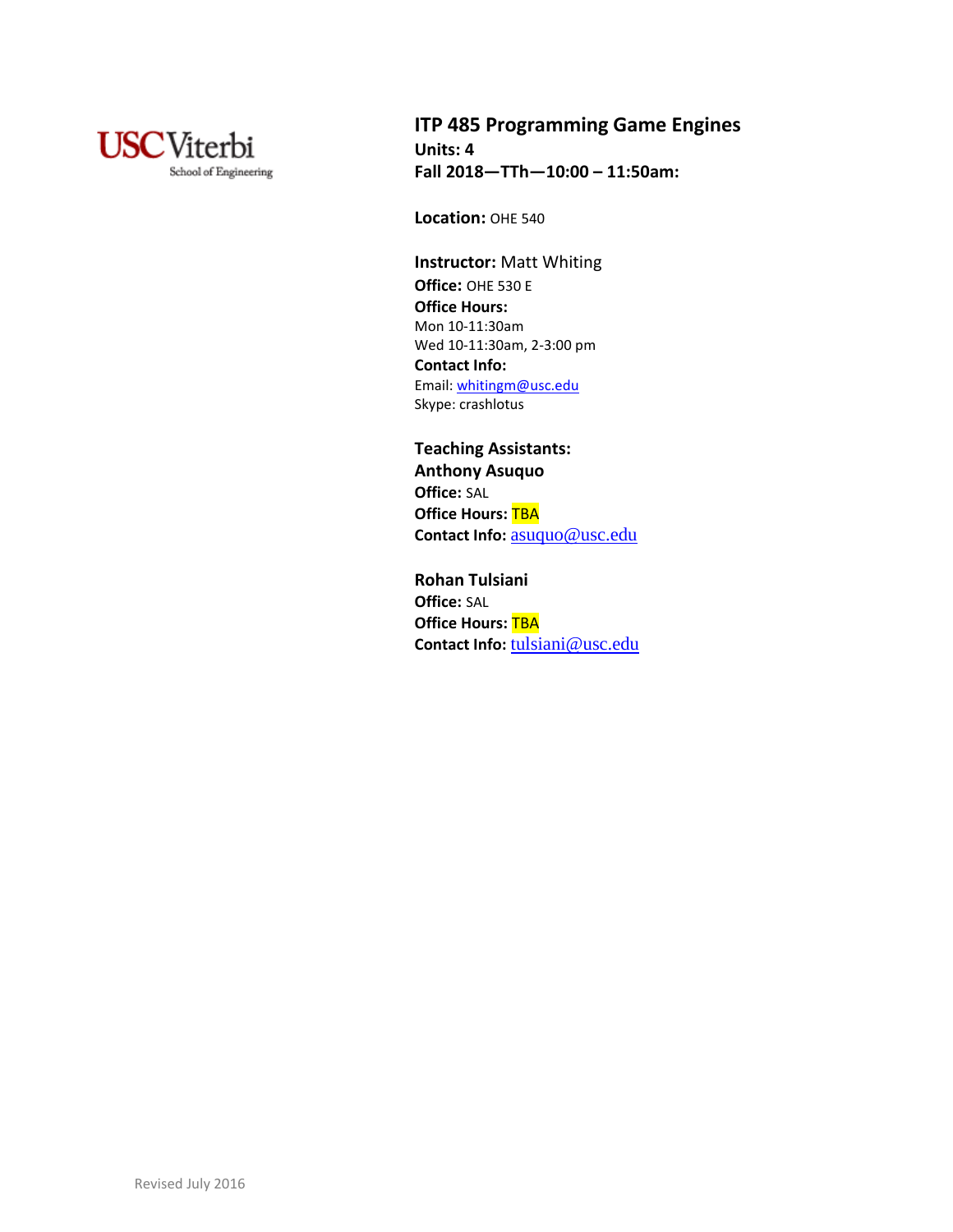# **Course Description**

This course provides students with an in-depth exploration of 3D game engine architecture.

Students will learn state-of-the-art software architecture principles in the context of game engine design, investigate subsystems typically found in a real game engine, survey engine architectures from actual shipped games, and explore how the differences between game genres can affect engine design.

Students will participate in individual hands-on lab exercises to reinforce these concepts.

# **Learning Objectives**

Engine subsystems including rendering, audio, collision, physics, and game world models. Largescale C++ software architecture in a games context. Tools pipelines for modern games.

**Prerequisite(s):** ITP-380 **Co-Requisite(s): Concurrent Enrollment: Recommended Preparation**:

# **Course Notes**

Throughout the semester, students will work by themselves to build features in a simplified game engine. These assignments must be completed *individually*.

Each assignment builds upon the previous one, and late assignments cannot be accepted.

From time to time during the semester, we'll have in-class assignments. Each in-class assignment is to be completed individually during the time allotted during that class period and is "openbook". Any and all reference material is allowed, but collaboration is not. This is a chance to practice finding and using reference material.

There are two exams which are comprehensive of all topics covered. The exams are "closedbook".

## **Technological Proficiency and Hardware/Software Required**

The course is taught exclusively in C++ using Windows DirectX 11 and Visual Studio.

Due to the nature of programming with the DirectX API, students should have access to a machine with Windows. If you are on a Mac, you can download Windows from [USC Viterbi Dreamspark,](http://viterbi.usc.edu/resources/vit/services/dreamspark.htm) and install it on your Mac via Bootcamp. Because we are using DirectX 11, Parallels or VMWare fusion do not work. You have to boot via bootcamp.

Students will have access to usable machines in the classroom, and acceptable laptops can be checked out from either the CS or ITP departments.

### **Required Readings and Supplementary Materials Required:**

*Game Engine Architecture, Second Edition.* Jason Gregory. ISBN-13: 978-1466560017. **Optional:**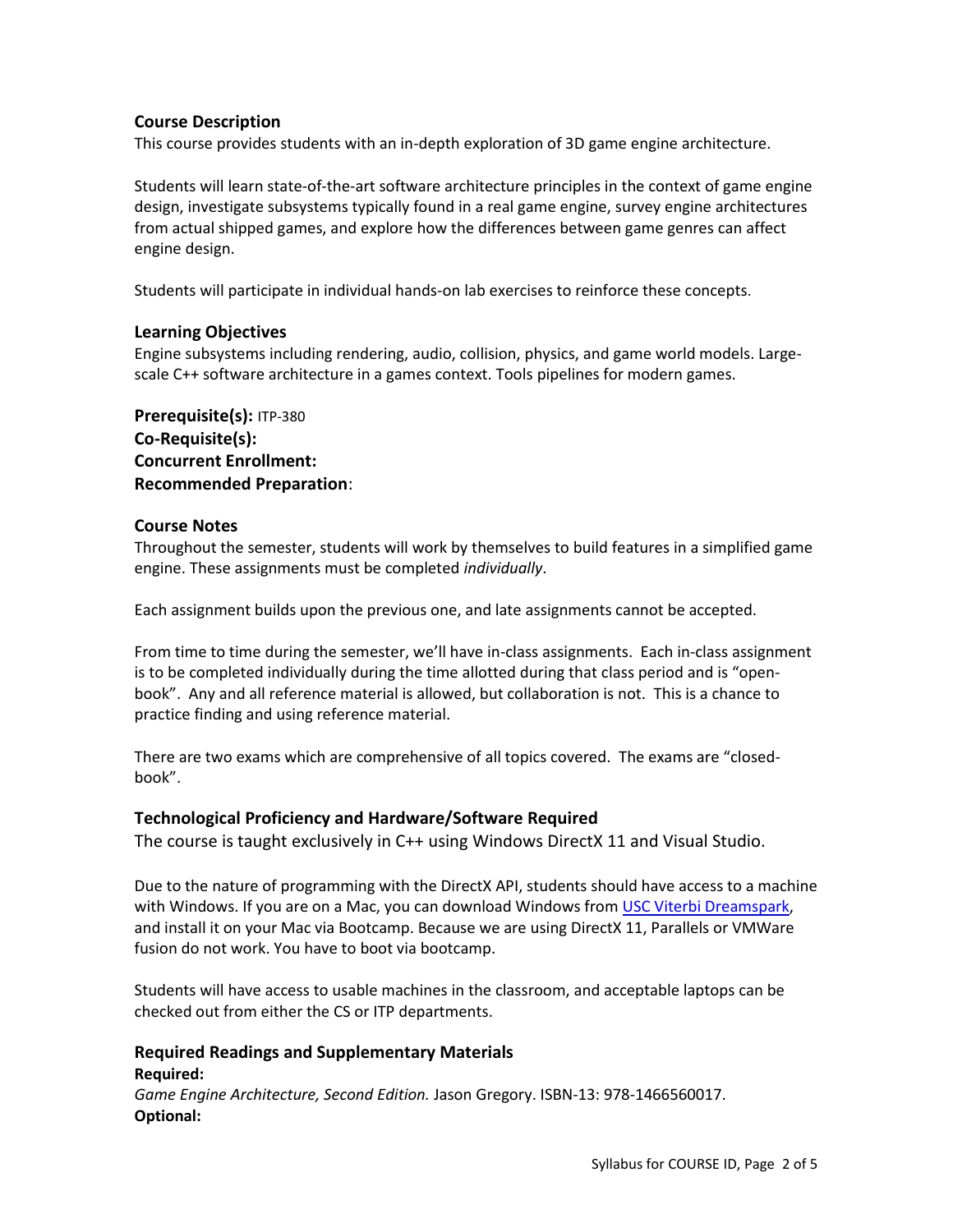*Real-Time Collision Detection*. Christer Ericson. ISBN-13: 978-1-55860-732-3. *Effective C++ (3rd Edition)*. Scott Meyers. ISBN-13: 978-0321334879.

## **Description and Assessment of Assignments**

There are 11 lab assignments. These are programs to be written individually. Some in-class time will be devoted to labs, but it is expected that students will spend about 8 hours per week working on these outside of class.

Each lab is expected to compile and run without error. If the program does not compile, 10 points will automatically be deducted from the lab score. (If the failure to compile is the result of a failure to push files to the repo, the deduction will be reduced to 5 points, but the student will be required to demonstrate that the work was done on time.)

Each lab is expected to compile without warnings. If there are any warnings, 2 points will automatically be deducted from the lab score. If there are multiple warnings, 1 additional point will be deducted for each additional warning after the first.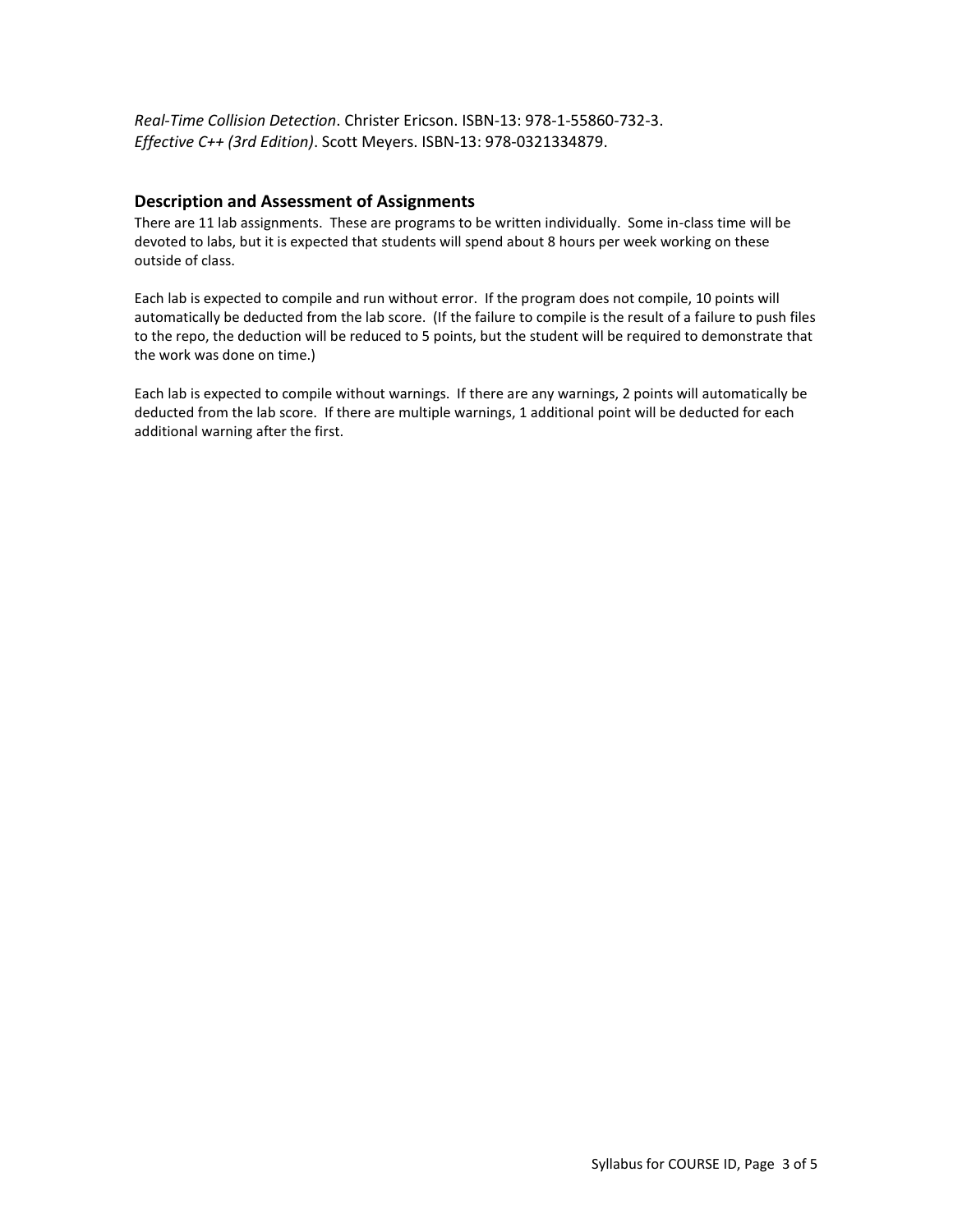### **Grading Breakdown**

| <b>Assignment</b>      | % of Grade |
|------------------------|------------|
| "In-Class" Assignments | 10         |
| Lab Assignments        | 30         |
| Midterm                | 30         |
| <b>Final Exam</b>      | 30         |
|                        |            |
| <b>TOTAL</b>           | 100        |
|                        |            |
|                        |            |

## **Grading Scale (Example)**

Course final grades will be determined using the following scale

| А  | 93-100       |
|----|--------------|
| А- | 90-92        |
| B+ | 87-89        |
| В  | 83-86        |
| B- | 80-82        |
| C+ | 77-79        |
| C  | 73-76        |
| C- | 70-72        |
| D+ | 67-69        |
| D  | 63-66        |
| D- | 60-62        |
| F  | 59 and below |

Half percentage points will be rounded up to the next whole percentage. So for instance, 89.5% is an A-, but 89.4% is a B+.

### **Assignment Submission Policy**

Each student will make a git repo on [https://www.bitbucket.org,](https://www.bitbucket.org/) and that repo must be shared (for viewing) with the instructor and the TAs. Lab assignments are to be pushed into that git repo.

In-class assignments and exams are generally conducted on paper and will be turned in at the end of the course period.

#### **Grading Timeline**

All assignments are expected to be graded within 1 week of the due-date.

### **Additional Policies**

There is generally no curving. Students will receive the grade they earn.

Some assignments and exams will get a "do-over" as a take-home assignment. When offered, "do-over" assignments are weighted equally with the original assignment.

Extra credit is generally not offered.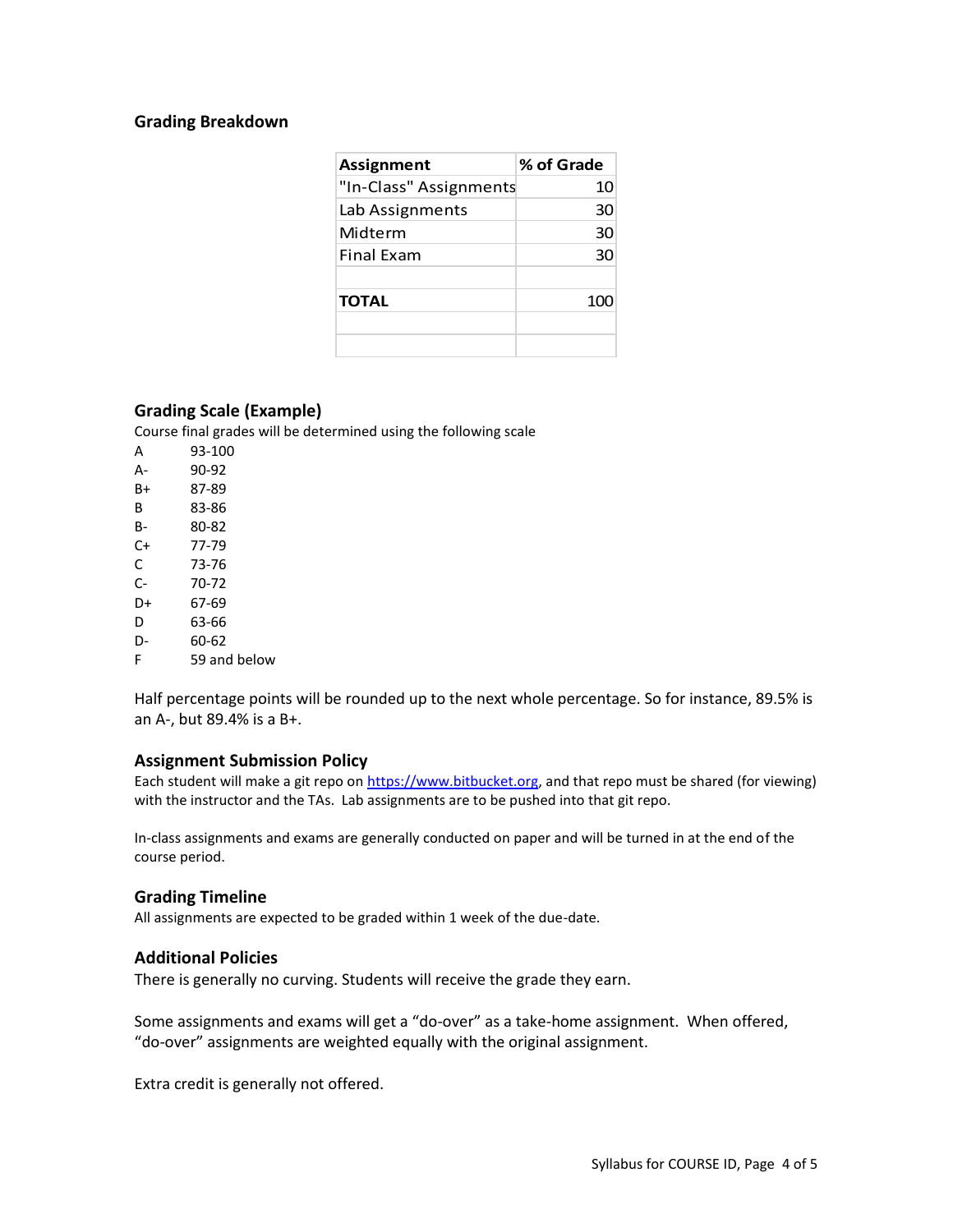*Make-up policy for exams:* To make up for a missed exam, the student must provide a satisfactory reason (as determined by the instructor) along with proper documentation. Make-up exams are only allowed under extraordinary and emergency circumstances.

*Late Lab Assignments:* In general, each lab builds upon the previous one. Therefore, we cannot accept late lab assignments.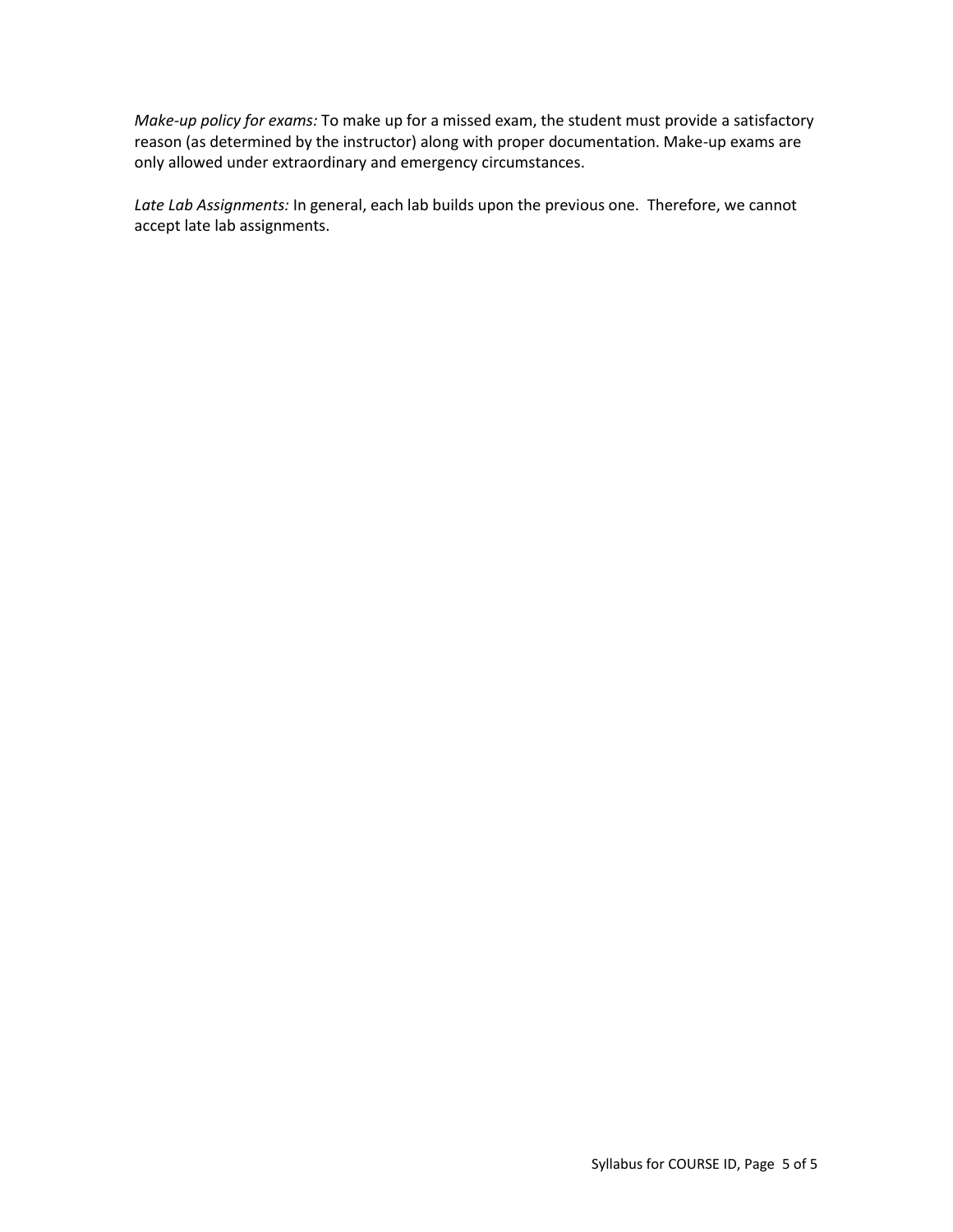# **Course Schedule: A Weekly Breakdown**

|                            | <b>Topics/Daily Activities</b>                  | <b>Readings and Homework</b>                             | <b>Deliverable/ Due Dates</b>              |
|----------------------------|-------------------------------------------------|----------------------------------------------------------|--------------------------------------------|
| Class 1<br>8/21            | Introduction                                    |                                                          | In-Class 01 (git repo)                     |
| Class <sub>2</sub><br>8/23 | <b>Math Review</b>                              | $§4.1 - §4.4$                                            | In-Class 02 a/b                            |
| Class 3<br>8/28            | <b>SIMD</b><br><b>Lab 01</b>                    | §4.7<br>Blackboard "SIMD Tutorial";<br>Begin Lab 01 SIMD | In-Class 03                                |
| Class 4<br>8/30            | <b>Custom Memory</b><br><b>Allocators</b>       | §5.2; §3.3                                               | In-Class 04                                |
| Class <sub>5</sub><br>9/4  | <b>Rendering 1</b><br><b>Lab 02</b>             | $$10.1.0 - $10.1.2.4$<br><b>Begin Lab 02 Triangle</b>    | Lab 01 Due 9/11 @ 10am                     |
| Class <sub>6</sub><br>9/6  | The C++ Compiler                                |                                                          | In-Class 06 a/b                            |
| Class <sub>7</sub><br>9/11 | <b>Rendering 2</b><br><b>Lab 03</b>             | §10.1.4<br>Begin Lab 03 Cube                             | Lab 02 Due 9/18 @ 10am                     |
| Class 8<br>9/13            | Caching                                         | $$10.1.2.5 - $10.1.3$                                    | In-Class 08                                |
| Class 9<br>9/18            | <b>Rendering 3</b><br>Lab <sub>04</sub>         | <b>Begin Lab 04 Lighting</b>                             | Lab 03 Due 9/25 @ 10am                     |
| Class 10<br>9/20           | <b>Game Object Models</b><br>Lab <sub>04</sub>  | $§15.1 - §15.4$                                          |                                            |
| Class 11<br>9/25           | <b>Serialization</b><br><b>Lab 05</b>           | Begin Lab 05 Model                                       | Lab 04 Due 10/2 @ 10am                     |
| Class 12<br>9/27           | <b>Profiling</b><br><b>Lab 06</b>               | §3.4, §2.3, §9.8<br><b>Begin Lab 06 Profiling</b>        | Lab 05 Due 10/9 @ 10am<br>In-Class 12      |
| Class 13<br>10/2           | <b>Midterm Review</b>                           |                                                          |                                            |
| Class 14<br>10/4           | <b>Midterm Exam</b>                             |                                                          |                                            |
| Class 15<br>10/9           | <b>Animation 1</b><br><b>Lab 07</b>             | $§11.1 - §11.10$<br><b>Begin Lab 07 Animation</b>        | Lab 06 Due 10/16 @ 10am                    |
| Class 16<br>10/11          | <b>Animation 2</b><br><b>Lab 07</b>             |                                                          |                                            |
| Class 17<br>10/16          | <b>Multithreading</b>                           | §7.6; §15.6;<br>Begin Lab 08 Job Manager                 | Lab 07 Due 10/25 @ 10am<br>In-Class 17 a/b |
| Class 18<br>10/18          | <b>Scripting</b>                                | \$15.8                                                   |                                            |
| Class 19<br>10/23          | Hardware & 3D Math<br>Lab <sub>08</sub>         | $§4.1 - §4.6; §4.8$                                      |                                            |
| Class 20<br>10/25          | <b>Collision Detection</b><br>Lab <sub>09</sub> | §12.3; §12.5<br><b>Begin Lab 09 Collisions</b>           | Lab 08 Due 11/1 @ 10am                     |
| Class 21<br>10/30          | <b>GJK</b><br>Lab <sub>09</sub>                 |                                                          |                                            |
| Class 22<br>11/1           | <b>Normal Maps</b><br><b>Lab 10</b>             | \$10.3\$<br><b>Begin Lab 10 Normal Map</b>               | Lab 09 Due 11/13 @ 10am                    |
| Class 23<br>11/6           | <b>Audio</b>                                    | §7.7                                                     |                                            |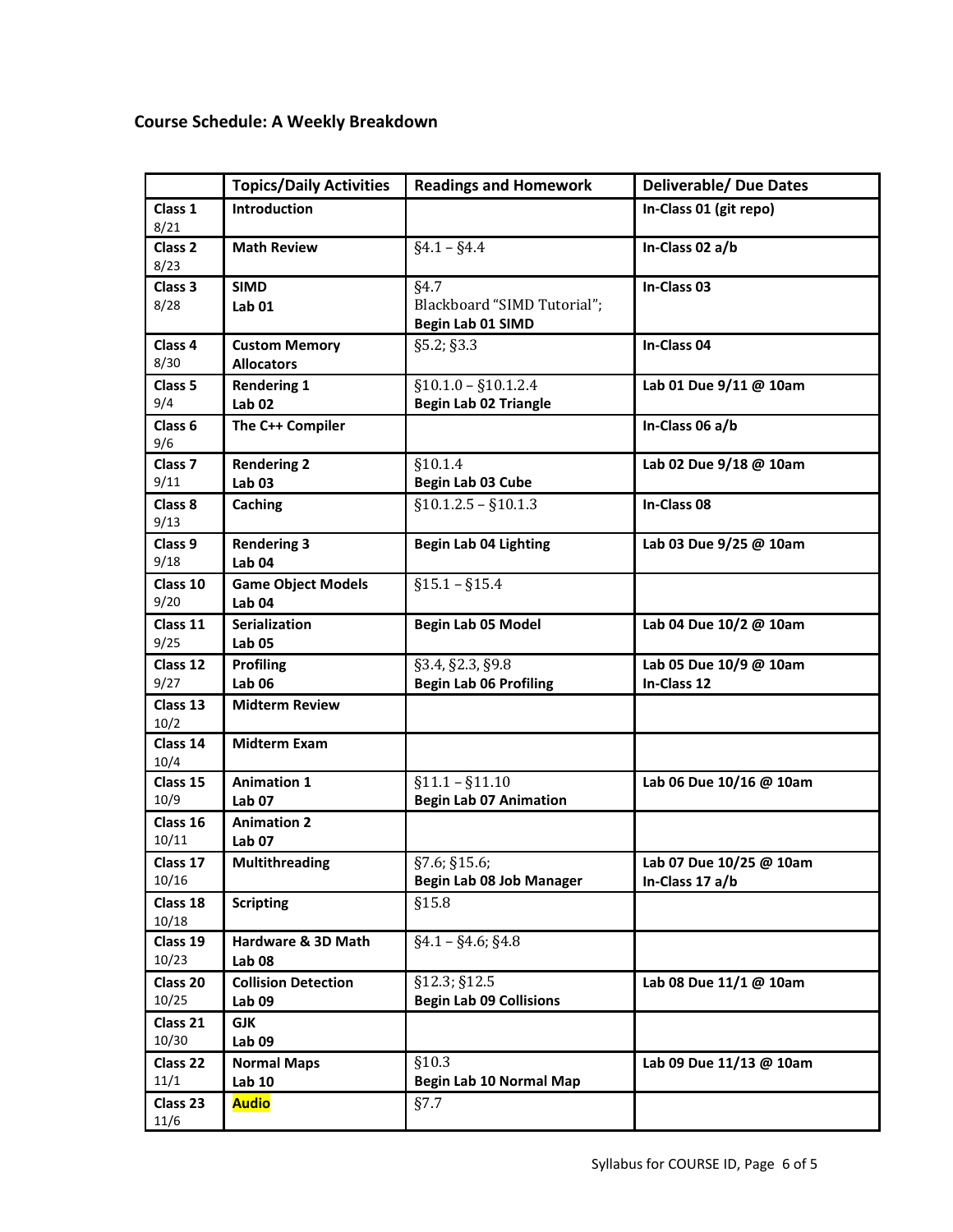| Class 24<br>11/8      | <b>Post Effects</b>                           | §14.4                       |                                                                                                                           |
|-----------------------|-----------------------------------------------|-----------------------------|---------------------------------------------------------------------------------------------------------------------------|
| Class 25<br>11/13     | <b>Content Pipelines</b><br>Lab <sub>11</sub> | Begin Lab 11 Bloom          | In-Class 23<br>Lab 10 Due 11/20 @ 10am                                                                                    |
| Class 26<br>11/15     | <b>Multiplayer</b>                            |                             | In-Class 26                                                                                                               |
| Class 27<br>11/20     | <b>Audio</b>                                  |                             | Lab 11 Due 11/29 @ 10am                                                                                                   |
| 11/22                 | <b>No Class</b>                               | <b>Thanksgiving Holiday</b> |                                                                                                                           |
| 11/27                 | <b>TBD</b>                                    |                             |                                                                                                                           |
| Class 28<br>11/29     | <b>Final Review</b>                           |                             |                                                                                                                           |
| <b>FINAL</b><br>12/11 | <b>Final Exam</b>                             | December 11 @ 8-10 am       | Date: For the date and time of the<br>final for this class, consult the USC<br>Schedule of Classes at<br>www.usc.edu/soc. |
|                       |                                               |                             |                                                                                                                           |

| <b>Statement on Academic Conduct and Support Systems</b> |  |
|----------------------------------------------------------|--|
|----------------------------------------------------------|--|

## **Academic Conduct:**

Plagiarism – presenting someone else's ideas as your own, either verbatim or recast in your own words – is a serious academic offense with serious consequences. Please familiarize yourself with the discussion of plagiarism in *SCampus* in Part B, Section 11, "Behavior Violating University Standards" [https://policy.usc.edu/scampus](https://policy.usc.edu/scampus-part-b/)[part-b/.](https://policy.usc.edu/scampus-part-b/) Other forms of academic dishonesty are equally unacceptable. See additional information in *SCampus* and university policies on scientific misconduct, [http://policy.usc.edu/scientific-misconduct.](http://policy.usc.edu/scientific-misconduct/)

## **Support Systems:**

## *Student Counseling Services (SCS) - (213) 740-7711 – 24/7 on call*

Free and confidential mental health treatment for students, including short-term psychotherapy, group counseling, stress fitness workshops, and crisis intervention. <https://engemannshc.usc.edu/counseling/>

## *National Suicide Prevention Lifeline - 1-800-273-8255*

Provides free and confidential emotional support to people in suicidal crisis or emotional distress 24 hours a day, 7 days a week. [http://www.suicidepreventionlifeline.org](http://www.suicidepreventionlifeline.org/)

*Relationship and Sexual Violence Prevention Services (RSVP) - (213) 740-4900 - 24/7 on call* Free and confidential therapy services, workshops, and training for situations related to gender-based harm. <https://engemannshc.usc.edu/rsvp/>

## *Sexual Assault Resource Center*

For more information about how to get help or help a survivor, rights, reporting options, and additional resources, visit the website: <http://sarc.usc.edu/>

*Office of Equity and Diversity (OED)/Title IX Compliance – (213) 740-5086* Works with faculty, staff, visitors, applicants, and students around issues of protected class. <https://equity.usc.edu/>

## *Bias Assessment Response and Support*

Incidents of bias, hate crimes and microaggressions need to be reported allowing for appropriate investigation and response. <https://studentaffairs.usc.edu/bias-assessment-response-support/>